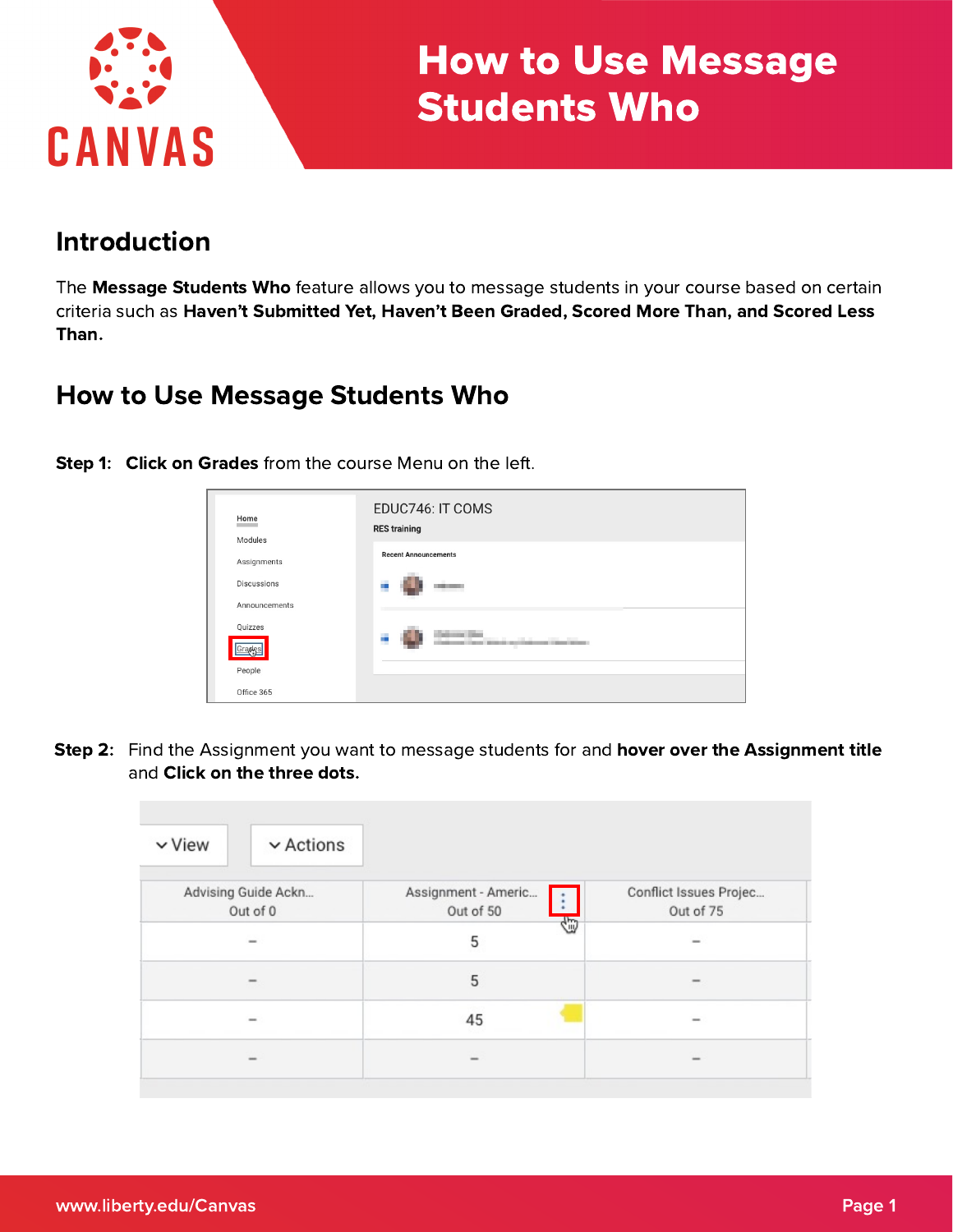# How to Use Message Students Who (continued)

Advising Guide Ackn... Conflict Issues Projec.. Assignment - Americ...  $\vdots$ Out of 50 Out of 0 Out of 75 Sort by >  $\overline{\phantom{a}}$ SpeedGrader  $\sim$ Message Students Who i. **Curve Grades** Set Default Grade All grades posted Hide grades Enter Grades as ゝ **Download Submissions Grade Posting Policy** 

Step 3: From the dropdown menu, select Message Students Who.

Step 4: The message box will appear with the Haven't Submitted Yet option selected by default. Click on the Criteria Dropdown and select the Criteria.

| MESSAGE STUDENTS FOR ASSIGNMENT - AMERICAN HISTORY PAPER                                                                                                               | ×<br>Is |
|------------------------------------------------------------------------------------------------------------------------------------------------------------------------|---------|
| Message students who<br>for Assignment - American History Paper<br>Haven't submitted yet<br>$\check{ }$<br><b>Brent Bartlow X</b><br>Justin Berry $\times$<br>Subject: |         |
| No submission for Assignment - American History Paper                                                                                                                  |         |
| Message:                                                                                                                                                               |         |
|                                                                                                                                                                        |         |
| <b>SEND MESSAGE</b><br><b>CANCEL</b>                                                                                                                                   |         |
|                                                                                                                                                                        | /i.     |

The Haven't Submitted Yet option adds all the students who haven't submitted the assignment yet to the message.

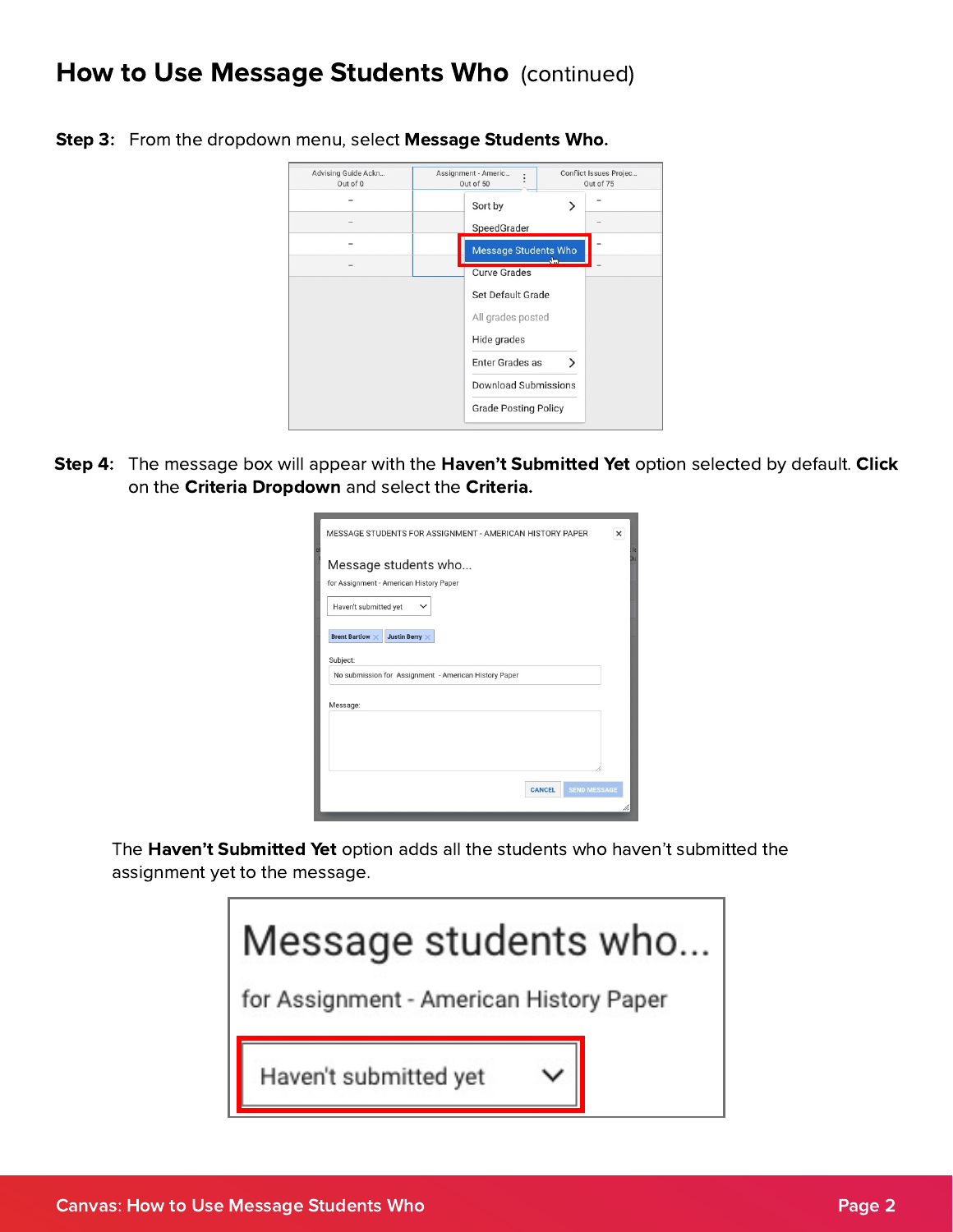## How to Use Message Students Who (continued)

The Haven't Been Graded option adds all the students who have submitted an assignment but are awaiting grading to the message.



The Scored More Than allows you to enter a score and add all the students who scored more than that grade to the message.

| Message students who                                        |  |  |  |  |  |
|-------------------------------------------------------------|--|--|--|--|--|
| for Assignment - American History Paper<br>Scored more than |  |  |  |  |  |
|                                                             |  |  |  |  |  |

The Scored Less Than allows you to enter a score and add all the students who scored less than that grade.

| Message students who                    |  |  |  |  |  |  |
|-----------------------------------------|--|--|--|--|--|--|
| for Assignment - American History Paper |  |  |  |  |  |  |
| Scored less than                        |  |  |  |  |  |  |